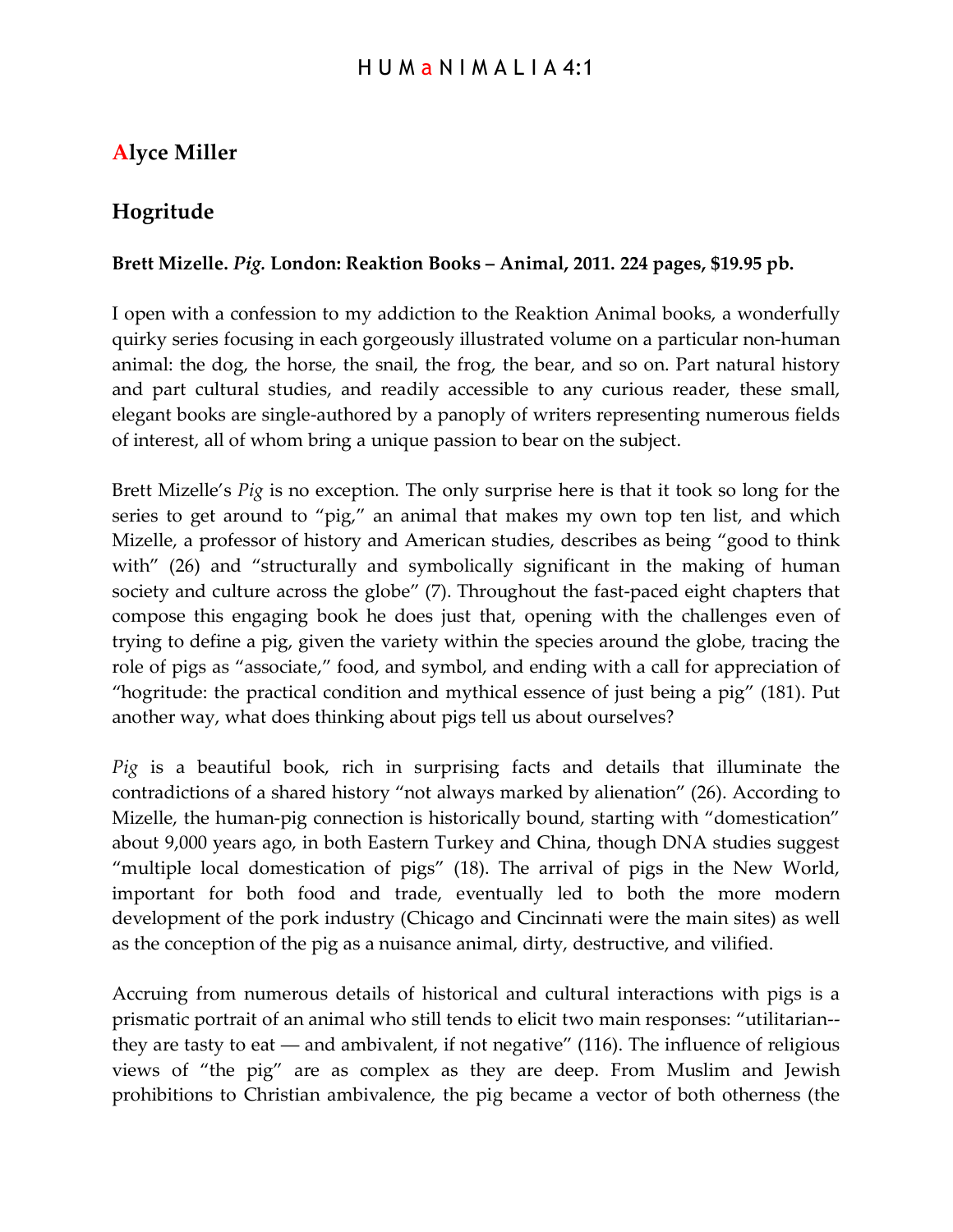pig as dirty and disgusting) and a way of identifying otherness (Christians eat pork; Jews don't). Mizelle even entertains the possibility that the evolutions of religious animosities toward the pig stems, in part, from the fact that pigs eat the same food humans do, and therefore provided stiff competition for resources. Mizelle offers up evidence of the pig as a kind of mirror held up to our very human-ness, citing similarities humans share with pigs (anatomically and physiologically, which ironically also make them prize subjects in medical experimentation), and the resulting shame felt over our kinship or identification (120). In the chapter "Good Pigs and Bad Pigs" Mizelle explores how human associations with pigs carry tremendous symbolic weight: "pigs provided a useful way for an emergent middle class to distinguish themselves from the masses .... Pigs increasingly became objects of hatred and abuse as they were herded into cities and appeared in slums" (117).

Class differences are also illustrated in particular choices of pig meat: salt pork for the poor, bacon and ham for the elite. Mizelle devotes an entire chapter, "Meat," to the production and modern changes in the breeding, farming, and consumption of pigs. "Pork is the most widely eaten meat in the world," he writes (65). "the average American still eats 51 pounds of pork per year, the majority of it processed as bacon, lunch meats, hot dogs, sausage and ham" (65). Within the history, Mizelle carves out some room for exploring the moral and ethical critiques of current confined animalfeeding operations and factory farming. Noting the sharp decrease of family farmers and the globalization of the pork market, he cites problems with genetic modifications like PSE pork, and the stress levels of animals living monotonous, confined lives. "It turns out that if workers physically touch pigs, let them out of their crates for walks, and give them things to play with, their stress levels go down.... But this degree of interaction is no longer possible in large-scale hog farming" (83). Mizelle ends the chapter lamenting the fact that most of us will not "encounter living pigs in the future, much less has a direct relationship with these remarkable animals" (93).

And what make pigs so remarkable? For one, they are highly intelligent, social, and "enthusiastic," with an exceptional sense of smell. In "Human-Pig Partnerships," truffle-hunting, mine-detecting, and pigs in entertainment are cited as examples of cross-species interactions. In addition, pigs have influenced our language (the slang "pig" for "police," "hog heaven" for paradise, pigs as metaphors for happiness, as well as gluttony, etc.). One detail, which caught my eye, was an alleged mistranslation of the Middle English word "pygg" that Mizelle claims refers to a special clay used for making jars that yielded the linguistic shift to "piggy bank." While this is apparently

*Alyce Miller — Hogritude*